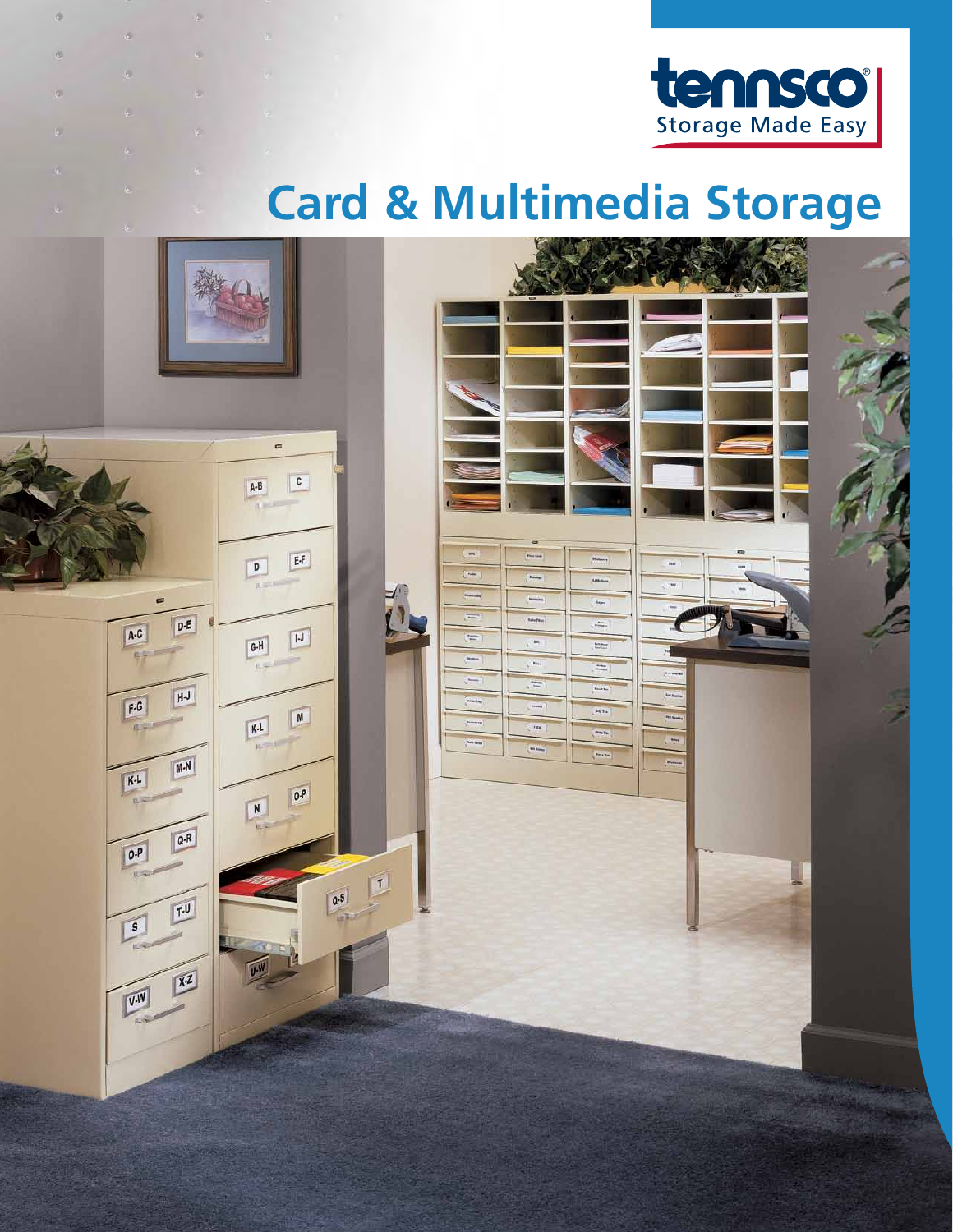

# **Card & Multimedia Storage**



All welded construction. Six channel uprights provide the basis for an exceptionally stable frame.

# **2. Drawers Stay Shut**

Positive locking thumb latches ensure that drawers stay closed until you're ready to open them.

# **3. Sliding Compressors**

Sliding compressors keep materials upright and organized for easy access.

**4. Quiet, Effortless Movement** Drawers glide on heavy duty, full progressive, ball bearing suspensions.

# **5. Solid Foundation**

Base has a fully welded, enclosed bottom to keep the unit structurally aligned even when fully loaded.

**6. Gang Locking of Drawers**  Plunger style lock secures all drawers simultaneously.

# **7. Full Drawer Access**

All drawers extend completely for total access to each drawer's contents.

# **8. Stores More Than Just Cards**

Versatile drawer sizes offer secure storage for almost anything, including paper documents, computer media, CDs, Blu-Ray/DVDs–you name it!

# **9. Organize Your Materials**

Dual label holders accommodate large cards for easy identification of contents.

# **10. Large Handle for Easy Opening**

Large, brushed aluminum handle makes it a snap to open the largest or fullest drawer.



Drawers are designed to safely hold a wide variety of material. Tennsco Card Files give you the most flexibility whether your needs are storing one type of media or a mix. Drawers extend full length, providing easy access to items stored at the back of the drawers. Choose from three different size drawers that offer materials a secure and dust-free environment.

# **Secured Drawer Contents with Adjustability**

Drawers can be made inaccessible through an integrated keyed gang-lock, preventing unauthorized access to valuable or sensitive information. Adjustable dividers keep contents neat, upright and easily accessible. Drawers are 267 ⁄16" deep, offering plenty of storage space.



# **Diversified Storage Capability**



# **Choice of Sizes**

|   | ٠ | ī |  |
|---|---|---|--|
|   |   |   |  |
| ٦ |   |   |  |
| ٠ | ł |   |  |
|   | ł |   |  |

**5 drawer CF-558**

**19"w x 28"d x 41"h**



**6 drawer CF-646 15"w x 28"d x 41"h**

**CF-669**



**21"w x 28"d x 53"h**

**7 drawer CF-758**

**19"w x 28"d x 53"h**

**8 drawer CF-846 15"w x 28"d x 53"h**

# **Card Files**

Tennsco Card Files are your storage solution to a wide variety of non-traditional sized media. Card Files keeps necessary information at your fingertips. You'll find a size that meets your applications requirement with the durability and functionality you've come to expect from all Tennsco products.

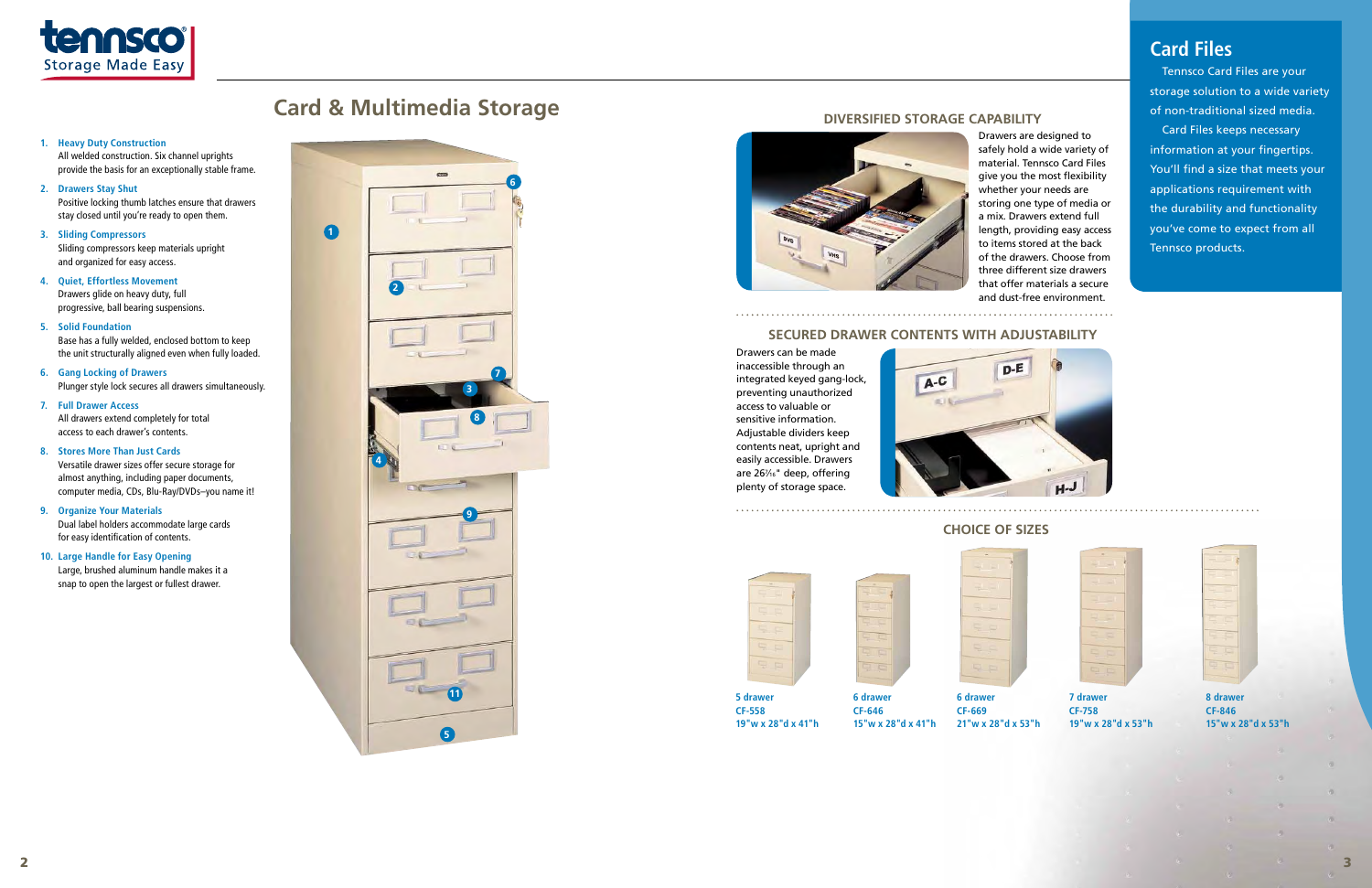

drawers can help organize almost anything while protecting materials from dust and dirt. Optional dividers adjust in 1" increments to custom design each drawer to its contents.

# **Unitized Drawer Construction**



Each drawer is formed from one piece of steel with lapped and welded corners to provide durability that you can count on. Integrated steel handle drawer-pull and large indexing area complement each drawer for better handling and organization of materials.

# 



# **Organize Practically Anything**

# **Choice of Sizes**

Select from letter- or legal-size depths.

| Letter-Size                       |                                                                              |            |  |  |
|-----------------------------------|------------------------------------------------------------------------------|------------|--|--|
| 2085                              | $30^{5}/s$ " w x 11 <sup>5</sup> /s" d x 33 <sup>7</sup> / <sub>16</sub> " h | $99$ lbs.  |  |  |
| Package of 30 Adjustable Dividers |                                                                              |            |  |  |
| 30AD                              | $9"$ w x $\frac{1}{4}$ " d x $2\frac{3}{8}$ " h                              | 8 lbs.     |  |  |
| Legal-Size                        |                                                                              |            |  |  |
| 3085                              | $305/s$ " w x 14 <sup>5</sup> /s" d x 33 <sup>7</sup> /16" h                 | $113$ lbs. |  |  |
| Package of 30 Adjustable Dividers |                                                                              |            |  |  |
| 30AD                              | 9" w x $\frac{1}{4}$ " d x $\frac{1}{3}$ %" h                                | 8 lbs.     |  |  |

# **Organizers**

are available in both letter- and legal-size models to handle company forms, supplies, small parts, etc.



# **1. Label It - Find It**

Large indexing area provides plenty of room to describe drawer contents.

# **2. Removable Drawers**

Legal sized unit: 305/8"w x 145/8"d x 337/16"h

Safety stop prevents drawers from accidentally falling out of unit. Drawers can be removed and interchanged for convenience.

## **3. Optional Dividers**

Sort contents of drawers with slide-in dividers. Great for organizing small items and parts.

# **4. Window Frame Construction** Drawers slide in and out within individual steel compartments.

## **5. Raised Base**

Base offers protection by keeping materials raised up from floor level.

# **6. Combine Units**

Knockouts on top and sides of each unit allow joining multiple units together top-to-bottom and sideto-side. For even greater versatility, combine these units with Tennsco Literature sorters. (See page 6)

## **7. All-Steel for Long Lasting Use**

The organizer is constructed throughout of steel for a no-compromise product that will perform for years.

## **8. Integrated Steel Handle**

This good looking but sturdy handle means it won't break off no matter how rough it's used for years of trouble free use.

# **9. Custom Organization**

Thirty drawers provide endless organizational possibilities for small items, forms, etc., whether in an office or production setting.

## **10. Compact Unit**

Letter sized unit: 305 /8"w x 115 /8"d x 337 /16"h

Letter drawer dimensions: 9"w x 11¼"d x 2½"h

Legal drawer dimensions: 9"w x 14¼"d x 2½"h

# **Thirty Drawer Organizer**

This is the answer to those storage and filing problems where traditional size filing cabinets can't organize materials as desired.

The thirty drawer unit is the perfect storage solution for a wide variety of items. Anything from small parts to literature or office supplies to company forms can be easily organized and made accessible. The organizer's all-steel construction assures you of an outstanding value and years of use.

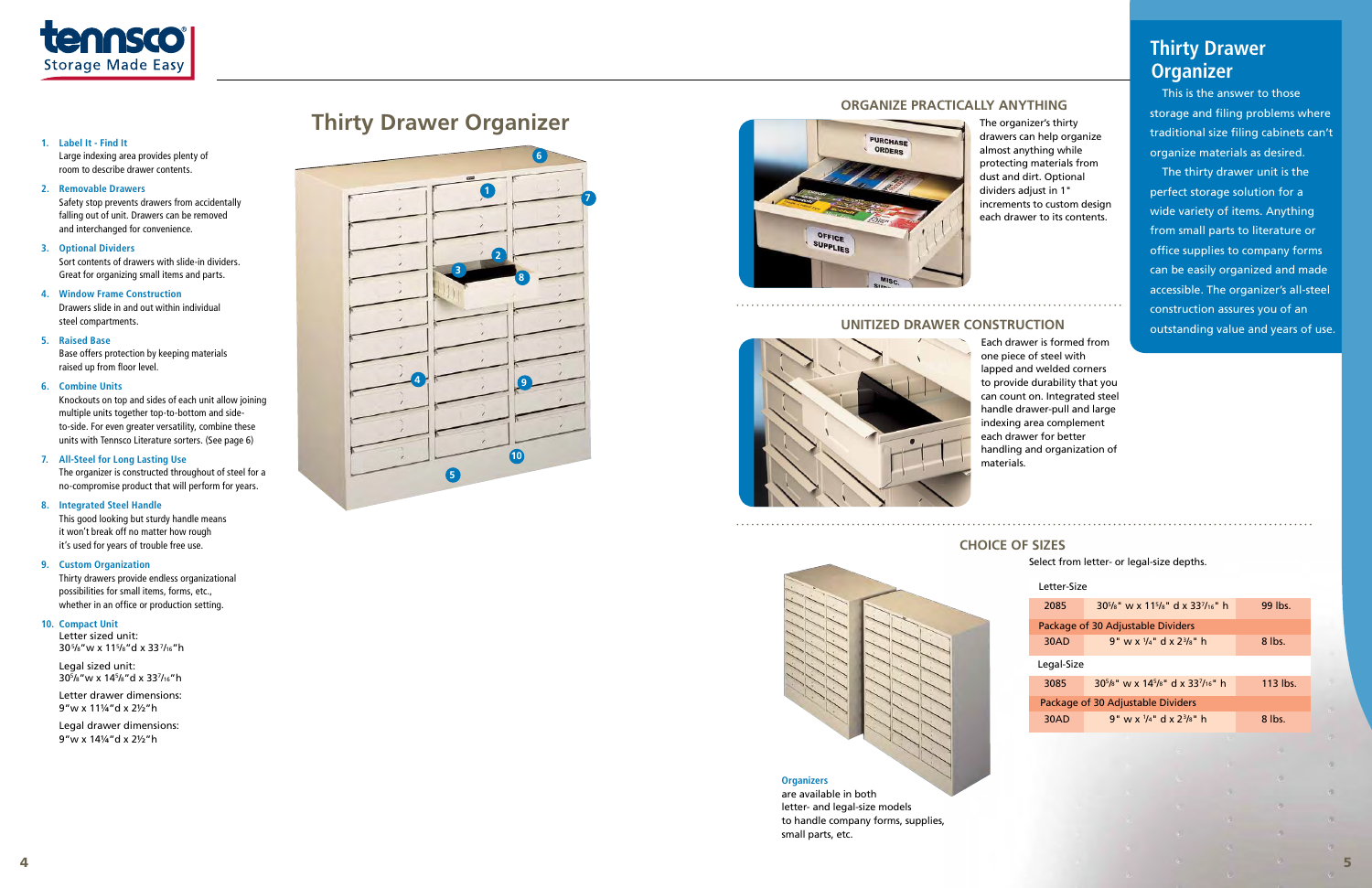# **Literature Sorter**



# **1. Durable Construction**

All-steel, all-welded construction provides years of reliable use. Many look-a-like products use hardboard or cardboard, offering a limited life-span.

# **2. Combine Units**

Knockouts on sides, top and bottom allow units to be joined top-to-bottom, side-to-side, or back-to-back. Also can be joined to 30-Drawer Organizers. (See page 4)

# **3. Twenty-one Slot Openings**

Ample sized openings for material storage and easy access. Packages of five extra trays are available as an accessory item.

# **4. Easy Access and Indexing Area**

Angled front allows users to easily grasp material from the bottom while providing an indexing area.

# **5. Stackable**

Knockouts on top, sides and back for tying units together in top-to-bottom, side-toside or back-to-back configurations.

# **6. Adjustable Slot Openings**

Removable trays can be adjusted to make openings bigger or smaller. Trays adjust on 1½" centers.

# **7. No Assembly Required**

Just take it out of the box and it's ready-to-use. No annoying bolts or fasteners required for assembly.

# **8. Raised Base**

Offers protection by keeping materials raised up from floor level.



7

75

Literature Sorters can be stacked on top of each other and/or attached side-to-side or back-toback to meet your exact storage needs. For even greater versatility, Tennsco's Thirty Drawer Organizers can be integrated with Literature Sorters.



# **Versatile Filing**

Tennsco Literature Sorters can be custom designed to your specific applications. Simply rearrange shelves without tools to fit the material you need to organize– not the other way around.



**Stackable Units**

# **Choice of Sizes**



Select from letter- or legal-size depths.

| Letter-Size        |                                                                                                |             |  |  |
|--------------------|------------------------------------------------------------------------------------------------|-------------|--|--|
| 4075               | $30\frac{5}{8}$ " w x 11 $\frac{1}{2}$ " d x 33" h                                             | 81 lbs.     |  |  |
| Package of 5 Trays |                                                                                                |             |  |  |
| 4005               | $9\%$ <sub>32</sub> " w x 11 <sup>1</sup> / <sub>4</sub> " d x <sup>3</sup> / <sub>4</sub> " h | $6.15$ lbs. |  |  |
| Legal-Size         |                                                                                                |             |  |  |
| 5075               | $30\frac{5}{8}$ " w x $14\frac{1}{2}$ " d x 33" h                                              | 94 lbs.     |  |  |
| Package of 5 Trays |                                                                                                |             |  |  |
| 5005               | $9\%$ <sub>32</sub> " w x 14 <sup>1</sup> / <sub>4</sub> " d x <sup>3</sup> / <sub>4</sub> " h | $7.53$ lbs. |  |  |



Tennsco Literature Sorters offer the ultimate in organization and access to company materials, internal documents, forms and paper supplies. They're also great for sorting and distributing incoming mail such as magazines, envelopes, etc.

Literature Sorters may be used individually or stacked on top of each other to meet your specific requirements. Tennsco Literature Sorters are constructed entirely of steel, assuring an outstanding value and years of use.